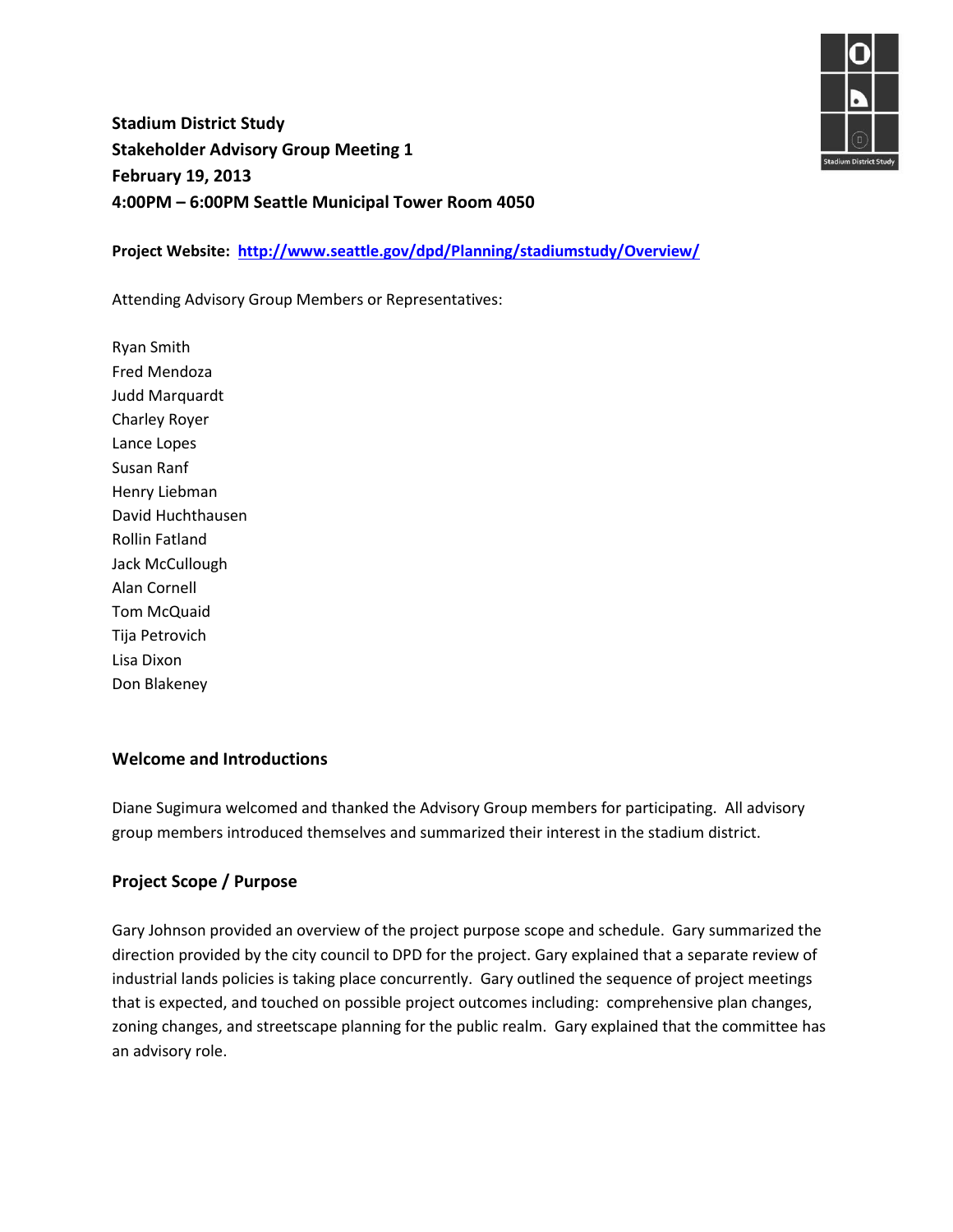## **Context Presentations**

Three context presentations were provided for the advisory group. Geoff Wentlandt presented a summary of existing city Comprehensive Planning policies for the area and recent studies or projects with a major influence on the study area. These included the Livable South Downtown planning study; Waterfront Seattle planning; and planning for the South Portal of the Alaskan Way viaduct.

Jerome Unterreimer and Charley Royer presented an overview of the Stadium District Concept plan, which was created by the owners of CenturyLink Field and SafeCo field during 2012. Charley summarized the stadium owners' intent to put forward a positive vision for the stadium district, and build partnerships within the district and with adjacent neighborhoods. He also described the review of other cities' stadium districts and comparisons with Seattle. Jerome walked through the content of the Stadium District Concept plan with an emphasis on the plan's goals and vision. A copy of the document can be viewed at [www.stadiumdistrict.org](http://www.stadiumdistrict.org/) .

Jack McCullough and Barbara Swift presented an update of the ArenaCo proposal for a new basketball / hockey arena in the district. Jack summarized where AreanCo is in the process of design review and evaluation by the city. Barbara Swift provided an overview of the design proposal for the Arena. Copies of the design review materials on the project can be found on this project's website at <http://www.seattle.gov/dpd/Planning/stadiumstudy/Overview/>.

## **Stakeholder Group Discussion**

Three following is a summary of points and comments made by stakeholder group members:

- The CenturyLink and Safeco Field owners were already working on the concept plan when the idea for a new basketball arena in the district came forward. So we're ahead of the game in terms of having a strong stadium district concept as the arena project moves forward.
- Clarification that the 2,000+ new market rate housing units proposed in the stadium district concept plan are within a 15 minute walk from the heart of the district, not necessarily in the district itself.
- Seattle's stadium district is different from Sand Diego and Denver because Seattle's district has one of the biggest freight transportation hubs on the west coast running through it.
- Stadium district land uses have to be considered in terms of their impacts on transportation infrastructure.
- It seems like the stadium district keeps pushing further and further south over the years.
- There's not that much land that could be used for residential in this area because most of it is already in uses that aren't going to change any time soon. Also, to build here you have to build on pilings which is expensive. The city should also be looking east of 4<sup>th</sup> Ave. S. and south of Holgate for possible locations to site residential uses.